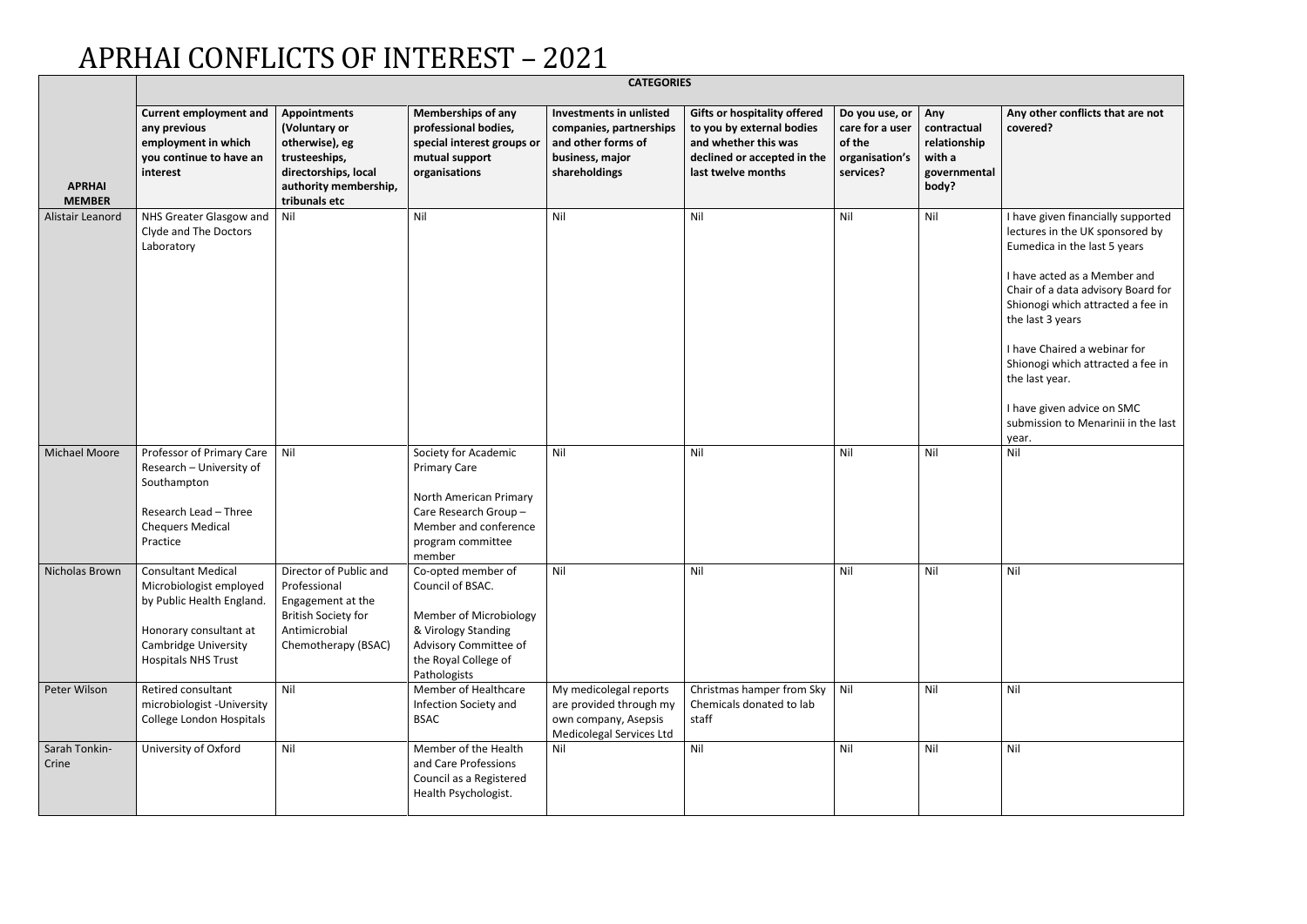|                      |                                                                                                        |                                                                            | Member of the British<br>Psychological Society as a<br>Chartered Psychologist.<br>Committee member of<br>the Scientific Foundation<br>Board within the Royal<br>College of General<br>Practitioners.                                                   |                                                                                                         |                                                                         |                                          |                                                                                           |                                                                                                                                                                                                                                                                                                                                                                                                                                                                                                                                                                                                                                                                                                                                                                                                                                                                                                                                          |
|----------------------|--------------------------------------------------------------------------------------------------------|----------------------------------------------------------------------------|--------------------------------------------------------------------------------------------------------------------------------------------------------------------------------------------------------------------------------------------------------|---------------------------------------------------------------------------------------------------------|-------------------------------------------------------------------------|------------------------------------------|-------------------------------------------------------------------------------------------|------------------------------------------------------------------------------------------------------------------------------------------------------------------------------------------------------------------------------------------------------------------------------------------------------------------------------------------------------------------------------------------------------------------------------------------------------------------------------------------------------------------------------------------------------------------------------------------------------------------------------------------------------------------------------------------------------------------------------------------------------------------------------------------------------------------------------------------------------------------------------------------------------------------------------------------|
| Neil<br>Wigglesworth | Director of Infection<br>Prevention and Control,<br>East Kent Hospitals<br><b>University NHS Trust</b> | Director and Chair;<br>International<br>Federation of Infection<br>Control | <b>Infection Prevention</b><br>Society<br>Healthcare Infection<br>Society                                                                                                                                                                              | Nil                                                                                                     | Nil                                                                     | Nil                                      | Nil                                                                                       | Nil                                                                                                                                                                                                                                                                                                                                                                                                                                                                                                                                                                                                                                                                                                                                                                                                                                                                                                                                      |
| David Livermore      | University of East Anglia<br>NHS Pension from<br>previous<br>employment at PHE                         | Nil                                                                        | Member (not office<br>holder) of British<br>Society for Antimicrobial<br>Chemotherapy<br>American Society for<br>Microbiology<br><b>Microbiology Society</b><br><b>European Society for</b><br>Clinical<br>Microbiology & Infectious<br><b>Disease</b> | I do not hold >1% of the<br>shares of any<br>listed or unlisted<br>company, but see<br>'Other' section. | None - all consultancy etc<br>detailed has had to be done<br>virtually. | Occasional use<br>of NHS as a<br>patient | One ongoing<br>grant<br>(INHALE) from<br>National<br>Institutes for<br>Health<br>Research | Undertaken Advisory Boards<br>or ad-hoc consultancy for<br>Accelerate,<br>Antabio, Centauri,<br>Discuva/Summit,<br>Entasis, GlaxoSmithKline, J&J,<br>Meiji,<br>Menarini, Mutabilis, Nordic,<br>ParaPharm, Paion, Pfizer, QPEX,<br>Shionogi, T.A.Z., Summit,<br>Tetraphase,<br>The Russian Direct investment<br>Fund,<br>VenatoRx, Wockhardt and<br>Zambon.<br>Received lectures<br>fees from bioMérieux, Beckman<br>Coulter, Cardiome, Cepheid,<br>EuMedica, Hikma, Merck/MSD,<br>Menarini, Nordic, Pfizer and<br>Shionogi.<br>Direct relevant<br>shareholdings or options in<br>Dechra,<br>GSK, Merck, Perkin Elmer, Pfizer,<br>and<br>T.A.Z, amounting to <10% of<br>portfolio<br>value. Also has holdings in Avacta,<br>Byotrol, Destiny, Diaceutics,<br>Evgen,<br>Faron, Genedrive, Renalytics, Rua<br>Life Science, Synairgen and Verici<br>(all<br>with research/products pertinent<br>to<br>medical and diagnostic<br>innovation) |